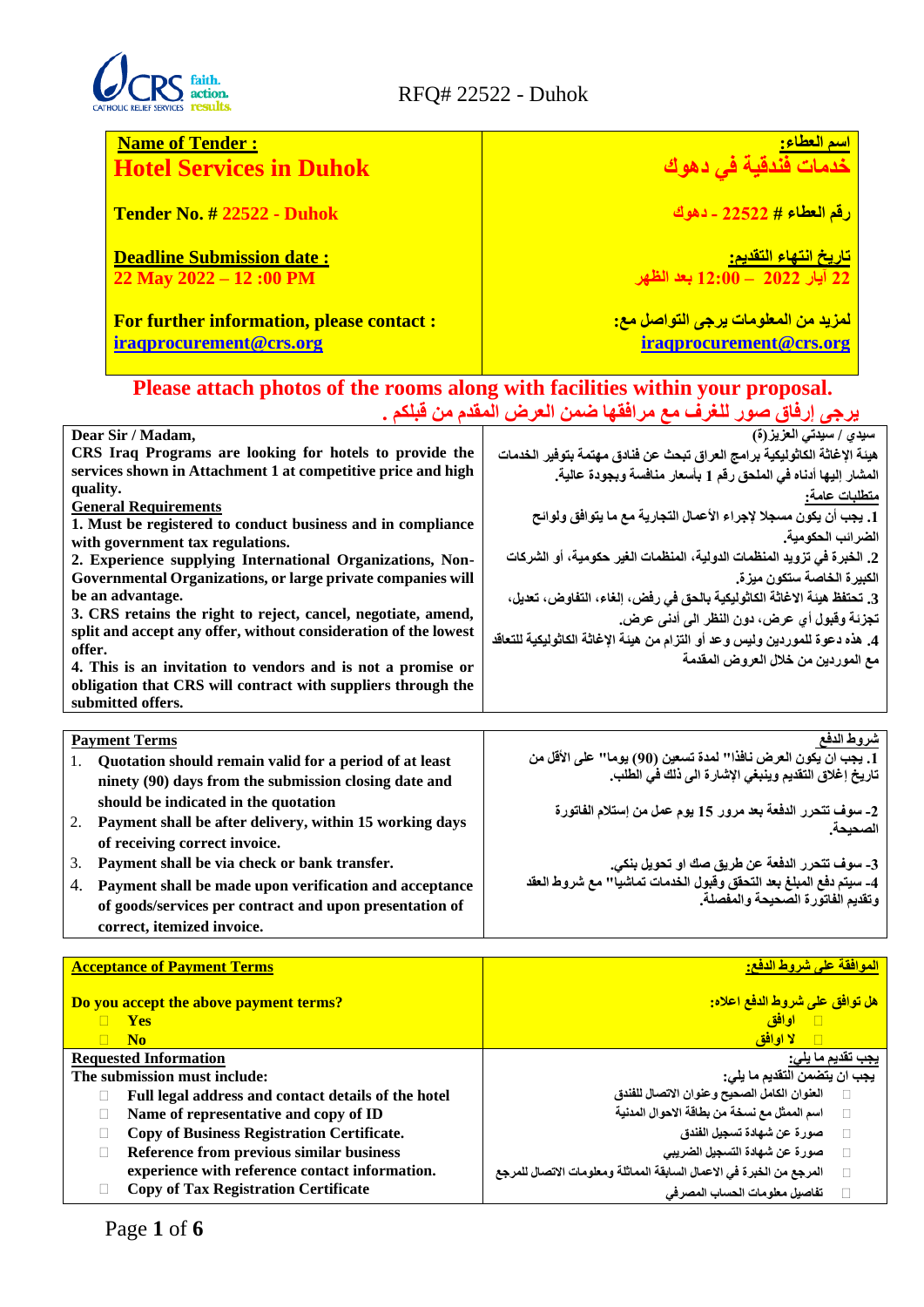

**Bank account information.**

 **The vendor must read, sign & stamp the Attachment (2) related to CRS SUPPLIER CODE OF CONDUCT**

 **يجب على المقاول قراءة و توقيع و ختم الملحق)2( و الخاص بالقواعد السلوكية التي تنتهجها هيئة اإلغاثة الكاثوليكية.** 

| <b>Bid Requirements</b>                                                                              | معلومات ملء العطاء                                             |  |  |
|------------------------------------------------------------------------------------------------------|----------------------------------------------------------------|--|--|
| Offers that do not meet the following will be                                                        | سوف يتم رفض أي عطاء لا يلتزم بالشروط أدناه بغض النظر عن السعر: |  |  |
| automatically rejected regardless of price:                                                          | سيتم رفض أي طلب يقدم بعد التاريخ والوقت المحدد لقبول           |  |  |
| Offers must be received before the stated deadline.<br>1.                                            | العطاءات                                                       |  |  |
| $\overline{2}$ .<br>Offers must include all information requested                                    | يجب أن تتضمن العروض جميع المعلومات المطلوبة أعلاه.             |  |  |
| above.                                                                                               | جميع الاسعار يجب ان تكتب لكل بند أو فقرة على حدة، ويتم         |  |  |
| 3.<br>Unit prices must be provided for all line items.                                               | رفض العطاءات التي تحتوى على الإجمالي فقط.                      |  |  |
| Offers that only include totals will be rejected.                                                    | يجب تقديم العروض من خلال البريد الإلكتروني المخصص              |  |  |
| Bids must be submitted through the email address<br>4.                                               | لاستلام العطاءات. يجب تقديم عروض المناقصات المنفصلة            |  |  |
| for receiving bids. Separate bidding offers must be                                                  | بِشكل منفصل. قد تتسبب أي مستندات مفقودة في رفض                 |  |  |
| submitted separately. Any missing documents may                                                      | العرض بأكمله.                                                  |  |  |
| cause the entire offer to be rejected.                                                               | العروض يجب أن تكون نظيفة وواضحة، يجب التوقيع والختم            |  |  |
| Offers must be clean & clear. The vendor should<br>5.                                                | في مكان أي تصحيح يدو ي أو باستخدام قلم التصحيح الابيض.         |  |  |
| sign and stamp next to handwritten corrections or                                                    | يجب أن تكون العروض كاملة من جميع الجوانب، موقعة                |  |  |
| corrections made with whiteout.<br>Offers must be complete, signed in a clear date and<br>6.         | بتاريخ واضح ومختومة على جميع الصفحات                           |  |  |
| stamped on all pages.                                                                                | يرجى ملاحظة أن هيئة الإغاثة الكاثوليكية ستقوم بتوقيع عقد       |  |  |
| Please note that CRS will sign a long term contract<br>7.                                            | طويل الأمد مع المجهز (ين ) الذي سيتم اختياره (هم) حسب          |  |  |
| with the selected supplier (iers) based on unit prices                                               | أسعار الوحدة , في حين ان الحجوزات الفعلية سيتم تحديدها         |  |  |
| , while actual reservations will be determined later<br>with awarded vendor(s) per CRS actual needs. | لاحقا" مع المجهز (ين) الذين تمت الإحالة لهم و حسب              |  |  |
|                                                                                                      | الاحتياج الفعلى للهيئة.                                        |  |  |
|                                                                                                      |                                                                |  |  |
| تعليمات تسليم العطاء.<br><b>Delivery Instructions:</b>                                               |                                                                |  |  |

| <b>Delivery Instructions:</b>                                                                                                          | تعليمات تسليم العطاء:                                               |  |  |
|----------------------------------------------------------------------------------------------------------------------------------------|---------------------------------------------------------------------|--|--|
| يجب تقديم العطاء الكامل والمختوم و الموقع ً عن طريق عنوان البريد   Complete and stamped and signed offer can be                        |                                                                     |  |  |
| الالكتروني <u>CRS-IO-Tenders@crs.org</u> من خلال تقديم العلف   submitted by email to <u>CRS-IO-Tenders@crs.org</u> من خلال تقديم العلف |                                                                     |  |  |
| المختوم كاملا" بصيغة PDF . يجب ان يذكر البريد الالكتروني المرسل   PDF file. Email must indicate the number of tender                   |                                                                     |  |  |
| which is $(22522 - Dubok)$ or the offer will be excluded.                                                                              | على رقم العطاء وهو (22522 ـ دهوك) وإلا سيتم استبعاد العطاء. يجب     |  |  |
| The file should not exceed 15 MBs and the hotel                                                                                        | ان لا يتجاوز حجم المرفق 15 ميجابايت على ان لا تتجاوز السيرة الذاتية |  |  |
| biography should not exceed 10 pages.                                                                                                  | للفندق اكثر من 10 صفحات.                                            |  |  |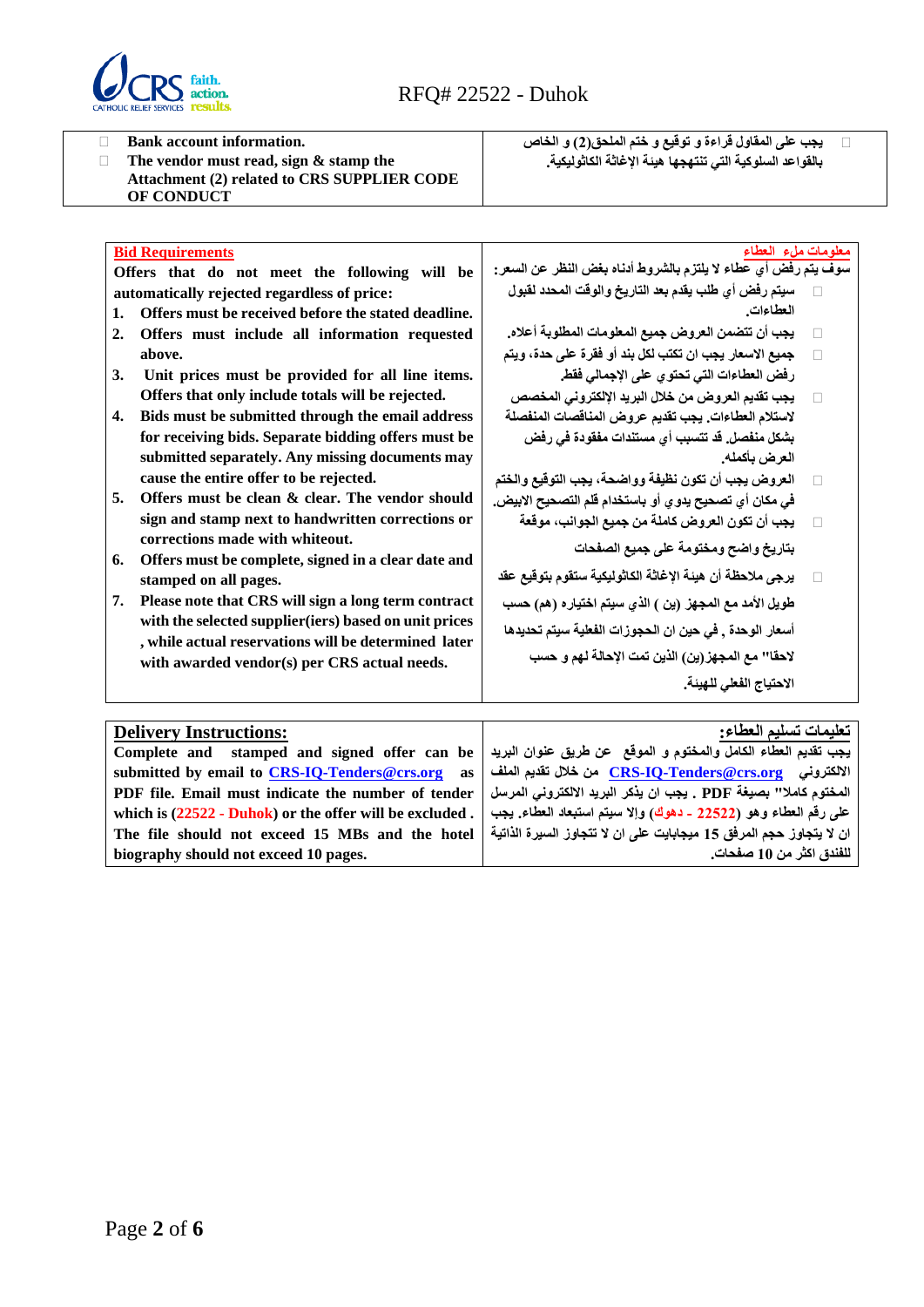

| أسم الفندق:<br>Legal address :<br>العنوان الثابت:<br><b>Telephone Number:</b><br>رقم الهاتف:<br><b>Email:</b><br>عنوان البريد الإلكتروني:<br><b>Representative Name</b><br>اسم الممثل:<br><b>Business Certificate Registration Number:</b><br>رقم تسجيل شهادة العمل:<br><b>Tax registration Number:</b><br>رقم التسجيل الضريبي:<br>Do you have partnerships with any other companies (such as<br>shared management / staff / office / bank account)? Do you<br>cooperate with any other companies in preparing offers or |
|--------------------------------------------------------------------------------------------------------------------------------------------------------------------------------------------------------------------------------------------------------------------------------------------------------------------------------------------------------------------------------------------------------------------------------------------------------------------------------------------------------------------------|
|                                                                                                                                                                                                                                                                                                                                                                                                                                                                                                                          |
|                                                                                                                                                                                                                                                                                                                                                                                                                                                                                                                          |
|                                                                                                                                                                                                                                                                                                                                                                                                                                                                                                                          |
|                                                                                                                                                                                                                                                                                                                                                                                                                                                                                                                          |
|                                                                                                                                                                                                                                                                                                                                                                                                                                                                                                                          |
|                                                                                                                                                                                                                                                                                                                                                                                                                                                                                                                          |
|                                                                                                                                                                                                                                                                                                                                                                                                                                                                                                                          |
|                                                                                                                                                                                                                                                                                                                                                                                                                                                                                                                          |
|                                                                                                                                                                                                                                                                                                                                                                                                                                                                                                                          |
|                                                                                                                                                                                                                                                                                                                                                                                                                                                                                                                          |
|                                                                                                                                                                                                                                                                                                                                                                                                                                                                                                                          |
|                                                                                                                                                                                                                                                                                                                                                                                                                                                                                                                          |
|                                                                                                                                                                                                                                                                                                                                                                                                                                                                                                                          |
|                                                                                                                                                                                                                                                                                                                                                                                                                                                                                                                          |
|                                                                                                                                                                                                                                                                                                                                                                                                                                                                                                                          |
|                                                                                                                                                                                                                                                                                                                                                                                                                                                                                                                          |
| providing of goods or services?                                                                                                                                                                                                                                                                                                                                                                                                                                                                                          |
| هل لديك شراكات مع أي من الشركات الأخرى (مثل إدارة / الموظفين / المكتب                                                                                                                                                                                                                                                                                                                                                                                                                                                    |
| حساب مشترك / البنك)؟ هل تتعاون مع أي من الشركات الأخر ي في إعداد العروض                                                                                                                                                                                                                                                                                                                                                                                                                                                  |
| أو توفير السلع أو الخدمات؟                                                                                                                                                                                                                                                                                                                                                                                                                                                                                               |
| If the answer for previous question is yes, please provide                                                                                                                                                                                                                                                                                                                                                                                                                                                               |
| details here including the names of partner companies.                                                                                                                                                                                                                                                                                                                                                                                                                                                                   |
| إذا كان الجواب عن السوّال السابق نعم، يرجى تقديم التفاصيل هنا بما في ذلك                                                                                                                                                                                                                                                                                                                                                                                                                                                 |
| أسماع الشركات الشريكة                                                                                                                                                                                                                                                                                                                                                                                                                                                                                                    |
| <b>Other comments:</b>                                                                                                                                                                                                                                                                                                                                                                                                                                                                                                   |
| ملاحظات اخر ي:                                                                                                                                                                                                                                                                                                                                                                                                                                                                                                           |
|                                                                                                                                                                                                                                                                                                                                                                                                                                                                                                                          |
| Experience / references for the related work of experience                                                                                                                                                                                                                                                                                                                                                                                                                                                               |
| (Please attached any related contract, purchase order,                                                                                                                                                                                                                                                                                                                                                                                                                                                                   |
| certificate, etc.) that does not exceed 10 pages. References                                                                                                                                                                                                                                                                                                                                                                                                                                                             |
| <b>MUST</b> include contact information.                                                                                                                                                                                                                                                                                                                                                                                                                                                                                 |
| يجب ان يحتو ي على عناوين الاتصال من مراجع الخبرة                                                                                                                                                                                                                                                                                                                                                                                                                                                                         |
| المرجع من الخبرة (الرجاء ارفاق دليل من الاعمال السابقة ذات الصلة من عقود،                                                                                                                                                                                                                                                                                                                                                                                                                                                |
| اوراق شراء، ورقة اتمام عمل، اخرى) لا تتجاوز عشرة اوراق.                                                                                                                                                                                                                                                                                                                                                                                                                                                                  |

| Signature<br>الته قيع |  |
|-----------------------|--|
| Date<br>التاريخ       |  |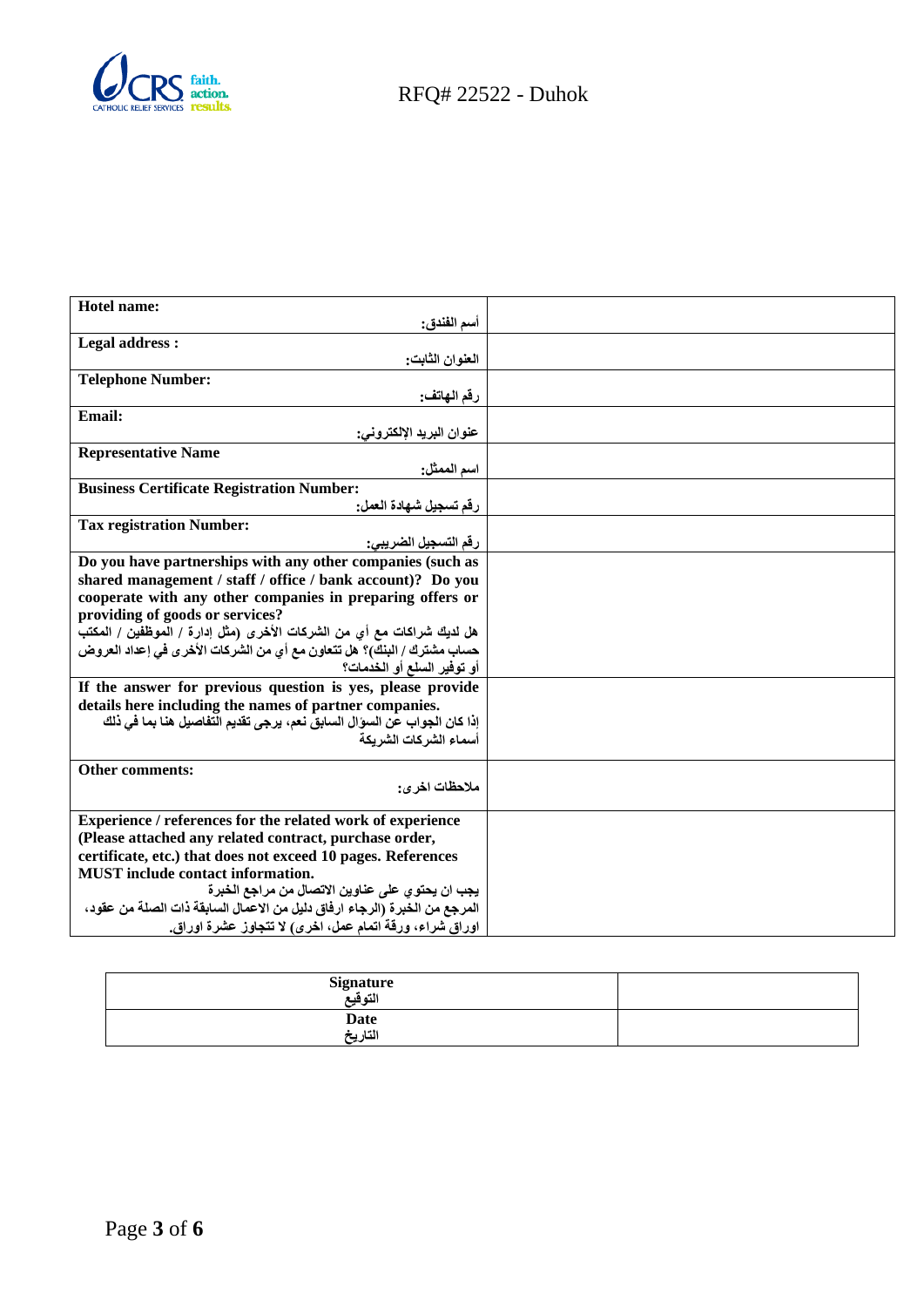

# $\sum_{\text{REWICES}} \frac{\text{faith.}}{\text{results.}}$  RFQ# 22522 - Duhok

#### **Past Experience Reference List قائمة مراجع االعمال السابقة**

| Name of<br>Organization<br>أسم<br>المنظمة | <b>Name of Person</b><br>أسم الشخص | Contract<br>Cost<br>كلفة العقد | Contract<br>duration<br>مدة العقد | <b>Phone Number</b><br>رقم الموبايل | <b>Email Address</b><br>البريد الالكتروني |
|-------------------------------------------|------------------------------------|--------------------------------|-----------------------------------|-------------------------------------|-------------------------------------------|
|                                           |                                    |                                |                                   |                                     |                                           |
|                                           |                                    |                                |                                   |                                     |                                           |
|                                           |                                    |                                |                                   |                                     |                                           |
|                                           |                                    |                                |                                   |                                     |                                           |
|                                           |                                    |                                |                                   |                                     |                                           |
|                                           |                                    |                                |                                   |                                     |                                           |
|                                           |                                    |                                |                                   |                                     |                                           |
|                                           |                                    |                                |                                   |                                     |                                           |
|                                           |                                    |                                |                                   |                                     |                                           |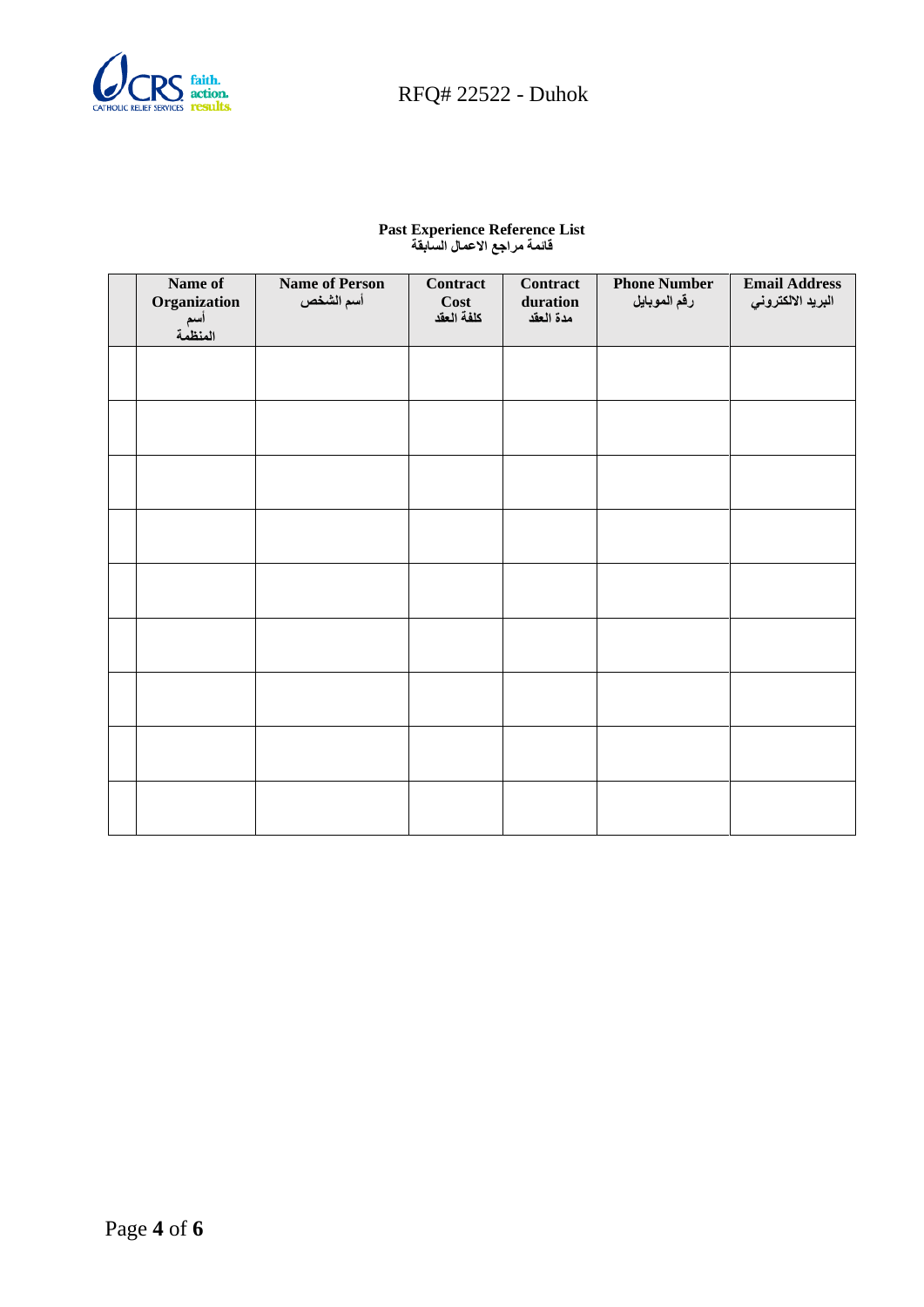

<u>faith.</u><br>action. RFQ# 22522 - Duhok

# **Attachment (1) المرفق )1( Hotel Accommodation Pricing Table أسعار اإلقامة في الفندق**

| <b>Item's Description</b>                                                | <b>Unit Price</b>   | <b>Unit Price</b>   |
|--------------------------------------------------------------------------|---------------------|---------------------|
| وصف الفقرة                                                               | <b>USD/day</b>      | <b>USD/month</b>    |
|                                                                          | سعر الوحدة بالدولار | سعر الوحدة بالدولار |
|                                                                          | في اليوم            | في الشهر            |
| Booking one standard single hotel room including air-                    |                     |                     |
| conditioning, stable wi-fi connection & proper hotel room                |                     |                     |
| furniture and breakfast                                                  |                     |                     |
| حجز غرفة فياسية فندقية لشخص واحد بما في ذلك التكييف، خدمة انترنيت جيدة و |                     |                     |
| اثَاتٌ غرفة مناسب و سليم مع وجبة الفطور.                                 |                     |                     |

# **Venue Services Rental Pricing Table جدول التسعير لخدمات تأجير القاعات**

| <b>Item's Description</b><br>وصف الفقرة                                                                                                                                                                                                                               | <b>Available</b><br>or not<br>متوفرة او لا | <b>Unit Price</b><br><b>USD</b><br>سعر الوحدة<br>بالدولار \$ |
|-----------------------------------------------------------------------------------------------------------------------------------------------------------------------------------------------------------------------------------------------------------------------|--------------------------------------------|--------------------------------------------------------------|
| Renting a hall for one day (8 hours) that can take up to 10 persons<br>including air-conditioning, data show, tables & proper hall furniture.<br>حجز قاعة ليوم كامل (8 ساعات) تتسع لعشرة اشخاص وتكون مزودة بتكييف هواء، عارض<br>بيانات، طاوٍ لات و أثاث قاعة مناسب.   | Yes<br>N <sub>0</sub>                      |                                                              |
| Renting a hall for one day (8 hours) that can take up to 30 persons,<br>including air-conditioning, data show, tables & proper hall furniture.<br>حجز قاعة ليوم كامل (8 ساعات) تتسع لثلاثين شخصا وتكون مزودة بتكييف هواء، عارض<br>بيانات، طاوٍ لات و أثاث قاعة مناسب. | Yes<br>N <sub>0</sub>                      |                                                              |
| Renting a hall for one day (8 hours) that can take up to 50 persons,<br>including air-conditioning, data show, tables & proper hall furniture.<br>حجز قاعة ليوم كامل (8 ساعات) تتسع لخمسين شخصا وتكون مزودة بتكييف هواء، عارض<br>بيانات، طاوٍ لات و أثاث قاعة مناسب.  | Yes<br>N <sub>0</sub>                      |                                                              |
| Renting a hall for one day (8 hours) that can take up to 100 persons,<br>including air-conditioning, data show, tables & proper hall furniture.<br>حجز قاعة ليوم كامل (8 ساعات) تتسع لمائة شخص وتكون مزودة بتكييف هواء، عارض<br>بيانات، طاولات و أثاث قاعة مناسب.     | Yes<br>N <sub>0</sub>                      |                                                              |
| Renting a hall for one day (8 hours) that can take up to 200 persons,<br>including air-conditioning, data show, tables & proper hall furniture.<br>حجز قاعة ليوم كامل (8 ساعات) تتسع لمائتي شخص وتكون مزودة بتكييف هواء، عارض<br>بيانات، طاولات وأثاث قاعة مناسب.     | Yes<br>N <sub>0</sub>                      |                                                              |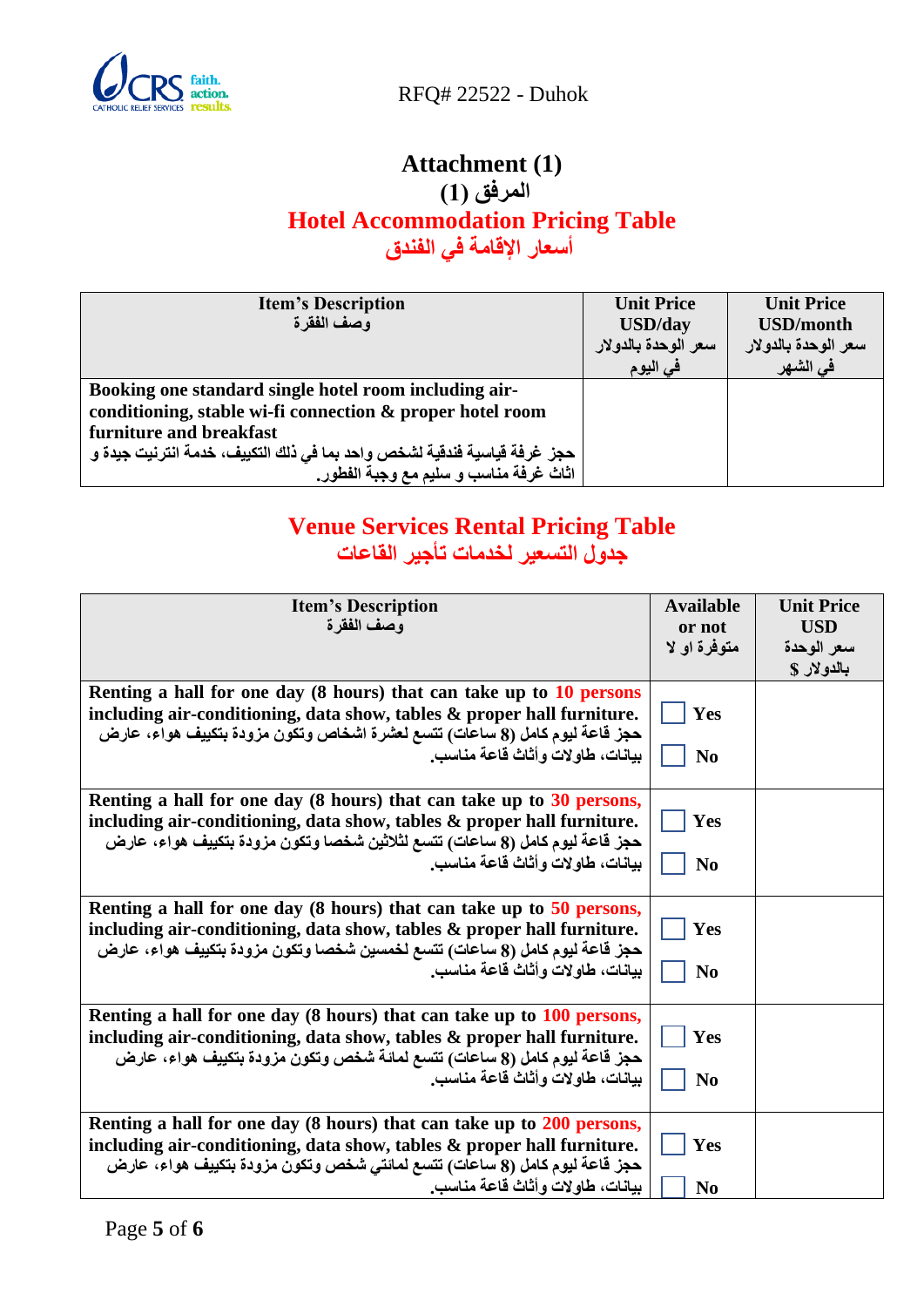

# **Coffee Breaks & Food Services Pricing Table جدول التسعير لفترات االستراحة وخدمات الطعام**

| <b>Item's Description</b>                                                                | <b>Unit Price USD</b>  |
|------------------------------------------------------------------------------------------|------------------------|
| وصف الفقرة                                                                               | سعر الوحدة بالدولار \$ |
| One coffee break for one person with appropriate provisions (coffee / tea /              |                        |
| milk /water $\&$ cookies)                                                                |                        |
| استراحة قهوة واحدة لشخص واحد مع كافة المتطلبات (القهوة / الشاى / الحليب / الماء / كوكيز) |                        |
| Two coffee breaks for one person with appropriate provisions (coffee / tea               |                        |
| milk /water & cookies) (please provide the total price for both breaks)                  |                        |
| استراحتين قهوة لشخص واحد مع كافة المتطلبات (القهوة / الشاي / الحليب / الماء وكوكيز).     |                        |
| (يرجى تقديم السعر الإجمالي لكلتا الفترتين)                                               |                        |
| Food services (Bite Meal-lunch or dinner) for one person that includes                   |                        |
| $(sandwich / salad / juice + water)$                                                     |                        |
| وجبة طعام لشخص واحد (وجبة طعام سريعة وقد تكون وجبة غداء أو وجبّة عشاء) مثل لفة           |                        |
| (ساندويش) سلطة، عصير وماء                                                                |                        |
| Food Services for one person with (Open Buffet-lunch or dinner)                          |                        |
| including (main dish, appetizer, sweets, soft drinks, water, etc.)                       |                        |
| وجبة طعام لشخص واحد (بوفيه مفتوح وقد تكون وجبة غداء أو عشاء) وتشمل (طبق رئيسي،           |                        |
| .مقبلات، حلويات، مشروبات غازية، ماء، إلخ)                                                |                        |
| Food Services for one person with (Set Menu-lunch or dinner) including                   |                        |
| (main dish, appetizer, sweets, soft drinks, water, etc.)                                 |                        |
| وجبة طعام لشخص واحد (باستخدام قائمة الأطعمة وقد تكون وجبة غداء أو عشاء) وتشمل (طبق       |                        |
| رنيسي، مُقبلات، حلويات، مشروبات غازية، ماء، إلخ)                                         |                        |

| <b>Important Notes</b><br>ملاحظات مهمة                                                                                                                                                                                                                                                                                                                                                                                          |
|---------------------------------------------------------------------------------------------------------------------------------------------------------------------------------------------------------------------------------------------------------------------------------------------------------------------------------------------------------------------------------------------------------------------------------|
| 1. Hotel must hold the above prices within the duration of the contract                                                                                                                                                                                                                                                                                                                                                         |
| الفندق ملز م بالأسعار  أعلاه خلال مدة التعاقد.                                                                                                                                                                                                                                                                                                                                                                                  |
| 2. CRS will inform the hotel in advance of the dates that rooms are needed along with total number of                                                                                                                                                                                                                                                                                                                           |
| rooms required.                                                                                                                                                                                                                                                                                                                                                                                                                 |
| سوف تقوم هيئة الإغاثة الكاثوليكية بإعلام الفندق مسبقا" بموعد الحجز للغرفة / الغرف مع العدد الكلي المطلوب للغرف .                                                                                                                                                                                                                                                                                                                |
| CRS will inform the hotel in advance of the dates that CRS needs the venue along with estimated number<br>3.<br>of participants; however, the final number of participants will be confirmed by 9:30 AM of the<br>reservation day, and the payment will be based on this confirmed number.<br>سوف تقوم هيئة الإغاثة الكاثوليكية بإعلام الفندق مسبقا" بموعد الحجز للقاعة مع العدد التقريبي للمشاركين، مع ذلك سوف يتم تأكيد العدد |
| النهائي للمشاركين قبل الساعة التاسعة والنصف صباحا" من يوم الحجز وعليه يتم الدفع حسب العدد الحقيقي لاحقا".                                                                                                                                                                                                                                                                                                                       |
| CRS has a right to cancel their reservations (room/hall/meal/breaks) 2 days before the event<br>4.<br>هيئة الإغاثة الكاثوليكية لها الحق بإلغاء الحجز (غرف، قاعات، وجبات الطعام، استراحات) قبل يومين من الحدث                                                                                                                                                                                                                    |
| Hotel is obligated to provide the requested rooms/venues per CRS instructions and according to the<br>5.<br>signed contract.                                                                                                                                                                                                                                                                                                    |
| الفندق ملزم بتوفير الغرف / القاعات المطلوبة من قبل هيئة الإغاثة الكاثوليكية وحسب العقد الموقع بين الطرفين .                                                                                                                                                                                                                                                                                                                     |
| 6. Please note that CRS will only pay for the actual requested and reserved dates                                                                                                                                                                                                                                                                                                                                               |
| الرجاء ملاحظة أن هيئة الإغاثة الكاثوليكية سوف تقوم بالدفع فقط لقاء التواريخ التي قام الفندق بتوفير ها فيما يخص الغرف عند إشعار<br>الهيئة له بذلك.                                                                                                                                                                                                                                                                               |
| 7. Please attach photos of the rooms along with facilities within your proposal.<br>يرجى إرفاق صور للغرف مع مرافقها ضمن العرض المقدم من قبلكم .                                                                                                                                                                                                                                                                                 |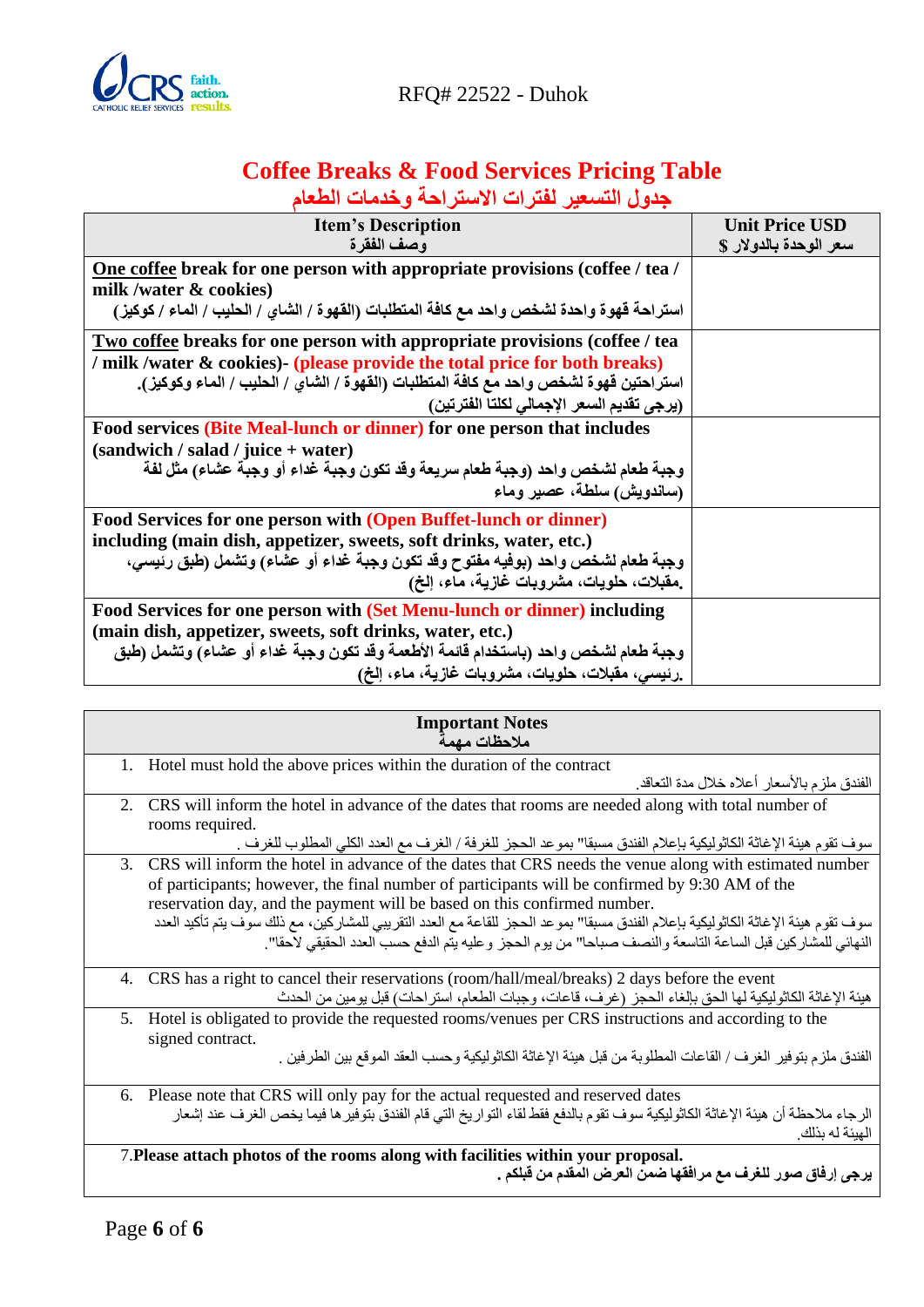

# **Attachment (2) الملحق )2(**

## **مدونة سلوك ا لموردين والمقاولين ومقدمي الخدمات :**

تلتزم منظمة خدمات اإلغاثة الكاثوليكية( CRS (بمبادئ التوريد المسؤول ونتوقع من موردينا ومقدمي الخدمات االلتزام الكامل بااللتزامات التعاقدية السارية لتشمل شروط وأحكام CRS والقوانين المحلية ذات الصلة/المطبقة على خالف ذلك مع اتباع معايير الحوكمة البيئية والاجتماعية وحوكمة الأعمال المعترف بها دوليا. كما ونتوقع من موردينا تنفيذ هذه المعايير مع مورديهم ومقاوليهم من الباطن، على النحو المستوحى من مبادرة الميثاق العالمي للأمم المتحدة <u>United Nations Global</u> ، والمبادئ الإرشادية للأمم المتحدة وحقوق الإنسان ,<u>United Nations Guiding Principles and Human Rights ، وإ</u>علان منظمة العمل الدولية بشأن المبادئ والحقوق الأساسية في ، [International Labour Organization's Declaration on Fundamental Principles and Rights at Work](https://www.ilo.org/declaration/lang--en/index.htm) العمل . [CRS' Policies, Procedures and](https://www.crs.org/about/compliance) بها المعمول CRS ومعايير وإجراءات وسياسات ، [ETI Base Code](https://www.ethicaltrade.org/sites/default/files/shared_resources/ETI%20Base%20Code%20%28English%29.pdf) ETI لـ األساسية والمدونة . [Standards](https://www.crs.org/about/compliance)

# **1( االجتماعية :**

- تحريم جميع أشكال التحرش مثل التحرش الجنسي واالستغالل واإلساءة [abuse and exploitation](https://www.crs.org/sites/default/files/tools-research/safeguarding_policy_.pdf) ، بما في ذلك االستغالل والإساءة الجنسية، والاتجار بالبشر <u>trafficking in persons .</u> أي نوع من أنواع النشاط الجنسي مع طفل يعتبر اساءة جنسية بغض النظر عن العمر المحلي المقبول والذي يُعرف بأنه لشخص يقل عمره عن 18 عاما .
- وضع آليات لمنع ومعالجة التحرش والتحرش الجنسي واالستغالل واإلساءة والتصدي لهم والرد عليهم، بما في ذلك االستغالل واإلساءة الجنسية واالتجار بالبشر .
	- دعم حماية حقوق اإلنسان المعلنة دولًيا وحظر العمل الجبري والسخرة والعمل غير الطوعي وعمل األطفال .
- ال تقم بت وظيف أو تشغيل األطفال الذين تقل أعمارهم عن 15عاما. ال تقم بت وظيف أو تشغيل األطفال دون سن 18 عاما في أعمال تنطوي على مخاطر نفسية أو جسدية أو تتعارض مع التعليم .
- معاملة الموظفين بكرامة واحترام وتوفير مكان عمل آمن وصحي، يتوافق مع القوانين الوطنية، وخال من التمييز على أساس العرق أو الجنس أو العمر أو الدين أو الميل الجنسي أو الثقافة أو اإلعاقة ان وجد. توفير آليات إبالغ سرية يسهل الوصول إليها للموظفين وأصحاب المصلحة اآلخرين لإلبالغ عن مخاوف أو شكوك بشأن أي شكل من أشكال التحرش واإلساءة واالستغالل الموصوف أعاله والممارسات غير القانونية المحتملة من قبل اإلدارة أو الموظفين.
	- االلتزام بحماي ة المخبرين أو المبلغين عن المخالفات من االنتقام.
	- دعم حرية تكوين الجمعيات والحق في المفاوضة الجماعية على النحو ا لمنصوص عليه في القوانين المعمول بها محليا.
		- ضمان األجور وساعات العمل التي تفي ب المعايير القانونية الوطنية.

# **2( الحوكمة :**

- االلتزام بجميع قوانين ولوائح التجارة الوطنية والدولية المعمول بها بما في ذلك على سبيل المثال ال الحصر مكافحة االحتكار والضوابط التجارية وأنظمة العقوبات.
	- النظر في نز اهة العمل كأساس للعلاقات التجارية .
	- حظر كافة أنواع الرشوة والفساد وغسيل األموال وتمويل اإلرهاب .
- حظر تقديم الهدايا للمسؤولين الخاصين أو العموميين بهدف التأثير على قرارات العمل أو تشجيعهم بطريقة أخرى على التصرف بما يتعارض مع التزاماتهم .
- احترام الخصوصية والمعلومات السرية لجميع موظفيك وشركائك في العمل وكذلك حماية البيانات والملكية الفكرية من سوء االستعمال.
- وضع معايير لحماية البيانات وإدارتها والتي تتناول جمع البيانات وحمايتها والتخلص من ها. على مالك البيانات إدراك شروط وأحكام ومبادئ توفير البيانات وفقا لقيم ومبادئ البيانات المسئولة لـ CRS [and Values Data Responsible CRS](https://www.crs.org/about/compliance/crs-responsible-data-values-principles) . [Principles](https://www.crs.org/about/compliance/crs-responsible-data-values-principles)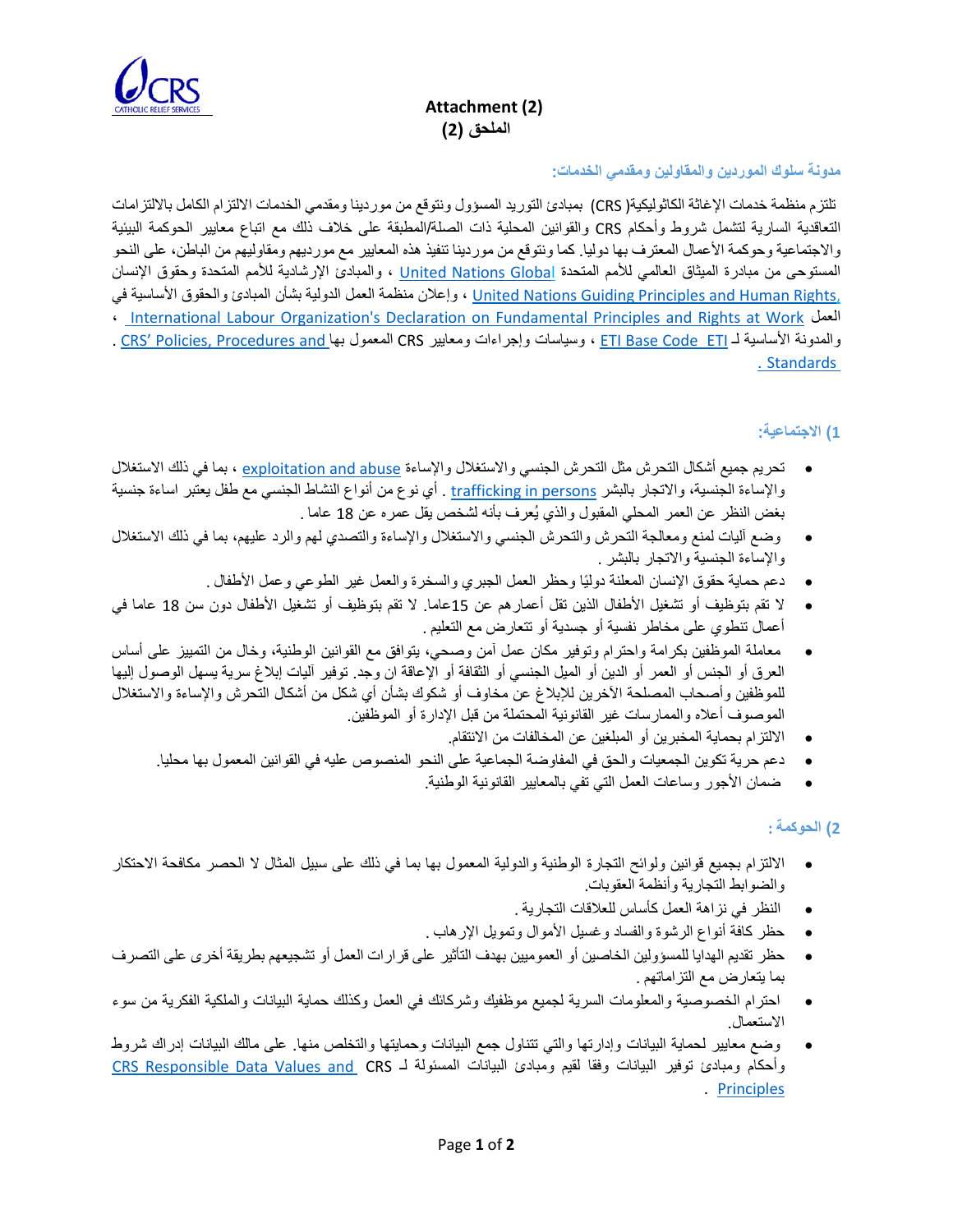

# **Attachment (2) الملحق )2(**

• تنفيذ سياسة وإجراءات مناسبة إلدارة االمتثال، مما يسهل االمتثال للقوانين واللوائح والمعايير المعمول بها.

**3( البيئة :**

- اتبع جميع لوائح البيئة والصحة والسالمة المعمول بها.
- تعزيز التطوير والتصنيع والنقل واالستخدام والتخلص اآلمن والسليم بيئًيا لمنتجاتك.
- التأكد من استخدام سياسات وإجراءات اإلدارة المناسبة التي تلبي جودة المنتج وسالمته والتي تعادل المتطلبات المعمول بها .
- قم بحماية حياة وصحة موظفيك وجيرانك، وكذلك حماية الجمهور من المخاطر الكامنة في عملياتك ومنتجاتك .استخدام الموارد بكفاءة، وتطبيق تقنيات موفرة للطاقة وصديقة للبيئة وتقليل النفايات، وكذلك االنبعاثات في الهواء والماء والتربة.
- نظرا ألن منظمة خدمات االغاثة الكاثوليكية هي مستفيد من العديد من المنح أو العقود المقدمة من الجهات المانحة الحكومية والعامة والخاصة يتم إخطار جميع الموردين ومقدمي الخدمات بموجب هذا بانه يمكن تضمين اجراءات االمتثال الخاصة بالجهات المانحة في اإلدارة القانونية التي يتم من خاللها شراء السلع أو الخدمات .

تحتفظ منظمة خدمات االغاثة الكاثوليكية بالحق في إجراء عمليات تدقيق أو تقييمات العناية الواجبة لضمان امتثالك و سوف تتخذ خطوات معقولة للتحقيق أو اتخاذ اإلجراء المناسب بطريقة أخرى لمعالجة المخاوف . CRS

تحتفظ CRSلنفسها بالحق في إنهاء أي عالقة لعدم االلتزام بالمتطلبات المذكورة أعاله.

إذا كان لديك أي مخاوف أو شكوك حول أي شكل من أشكال التحرش، المضايقة واإلساءة واالستغالل

الموصوفة أعاله وفي سياسة الصون الخاصة بـ CRS أو السلوك غير القانوني أو غير الالئق، فإن CRSتطلب منك إلبالغ من خالل أي من القنوات التالية :

- إدارة منظمة هيئة اإلغاثة الكاثوليكية.
- **CRS Whistleblower**: [http://bit.ly/crshotline](CRS%20Whistleblower:%20http:/bit.ly/crshotline) الموقع•
	- [alert@crs.org](mailto:alert@crs.org) : االلكتروني البريد•
	- سكايب / هاتف 1-866-295-2632
		- البريد: (علامة "سري" ) :

**عناية : المستشار العام لخدمات اإلغاثة الكاثوليكية** 

### **228 W. Lexington Street**

### **Baltimore, MD 21201**

يعد ضمان مبادئ التنمية المستدامة في سلسلة التوريد الخاصة بنا أمّرا مهّما بالنسبة لمنظمة خدمات الإغاثة الكاثوليكية CRS) . (نتمنى منك كشريك لنا أن تظهر التزامك من خالل االمتثال لقواعد السلوك الخاصة بك أو سياسات الشركة التي تتبنى هذه المعايير.

**بقبولك لألعمال التجارية من منظمة خدمات اإلغاثة الكاثوليكية في شكل أمر شراء أو عقد أو اتفاقية ، فإنك تقبل ضمنيًا أدوار ومسؤوليات مؤسستك الموضحة في هذا المستند .**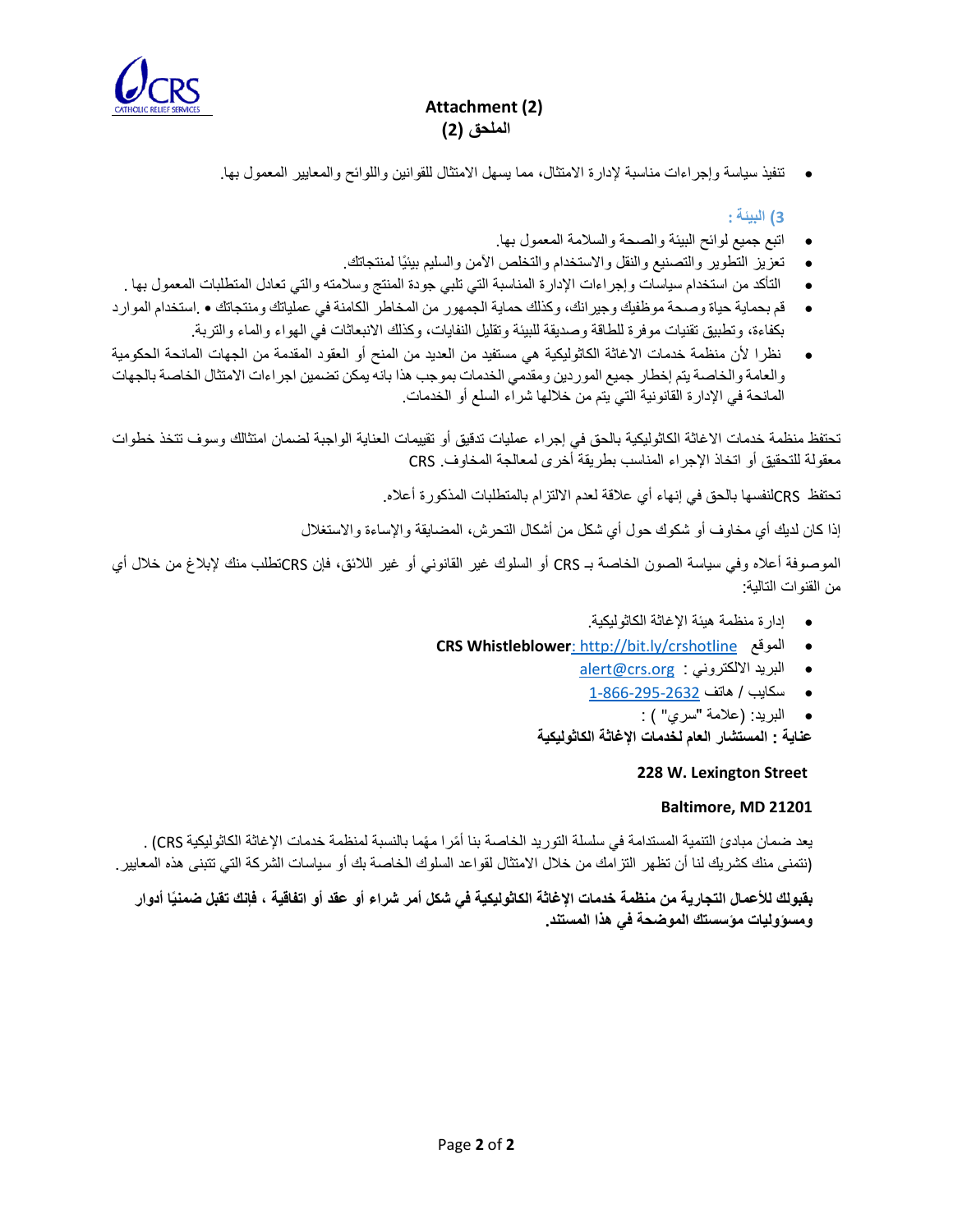# SUPPLIER / SERVICE PROVIDER CODE OF CONDUCT

[Catholic Relief Services \(CRS\)](http://www.crs.org/) has committed to the principles of responsible sourcing and we expect our suppliers and service providers to fully follow the applicable contractual obligations to include CRS terms & conditions, local and relevant/otherwise applicable laws and to adhere to internationally recognized environmental, social, and corporate governance standards. We also expect our suppliers to implement these standards with their suppliers and subcontractors, as inspired by the [United Nations Global](http://www.unglobalcompact.org/)  [Compact initiative,](http://www.unglobalcompact.org/) the [United Nations Guiding Principles and Human Rights,](https://www.unglobalcompact.org/library/2) the [International Labour](https://www.ilo.org/declaration/lang--en/index.htm)  [Organization's Declaration on Fundamental Principles and Rights at Work,](https://www.ilo.org/declaration/lang--en/index.htm) [ETI Base Code,](https://www.ethicaltrade.org/sites/default/files/shared_resources/ETI%20Base%20Code%20%28English%29.pdf) and applicable [CRS' Policies, Procedures and Standards](https://www.crs.org/about/compliance).

### **1) SOCIAL**

- Prohibit all forms of harassment, sexual harassment, [exploitation and abuse,](https://www.crs.org/sites/default/files/tools-research/safeguarding_policy_.pdf) including sexual exploitation and abuse, and *trafficking in persons*.<sup>1</sup> All sexual activity with a child, defined as person under the age of 18 years, is considered sexual abuse regardless of local age of consent.
- Have mechanisms in place to actively prevent, address, and respond to harassment, sexual harassment, exploitation and abuse, including sexual exploitation and abuse, and trafficking in persons.
- Support the protection of internationally proclaimed human rights and prohibit forced, bonded, and involuntary labor and child labor.
- Do not recruit or employ children under the age of 15 years. Do not recruit or employ children under 18 years for work that is mentally or physically dangerous or interferes with schooling.
- Treat employees with dignity and respect and supply a workplace that is safe and hygienic, complies with national laws, and is free from discrimination on the basis of race, gender, age, religion, sexuality, culture or disability.
- Provide accessible and confidential reporting mechanisms for employees and other stakeholders to report concerns or suspicions of any forms of harassment, abuse and exploitation described above and potentially unlawful practices by management or employees.
- Commit to protecting reporters or whistleblowers from retaliation.
- Uphold the freedom of association and the right to collective bargaining as set out within applicable laws.
- Ensure wages and working hours meet national legal standards.

### **2) GOVERNANCE**

- Abide by all applicable national and international trade laws and regulations including but not limited to antitrust, trade controls, and sanction regimes.
- Consider business integrity as the basis of business relationships.
- Prohibit all types of bribery, corruption, money laundering and terrorism financing
- Forbid gifts to private or public officials that aim to influence business decisions or otherwise encourage them to act contrary to their obligations.
- Respect the privacy and confidential information of all your employees and business partners as well as protect data and intellectual property from misuse.
- Have data protection and managements standards in place that address data collection, safeguarding, sanitation and disposal. The data owner is aware of the data provision terms and conditions and supplies consent as per [CRS Responsible Data Values and Principles](https://www.crs.org/about/compliance/crs-responsible-data-values-principles)
- Implement a proper Compliance Management policy and procedure, which facilitate compliance with applicable laws, regulations, and standards.

 $^1$  Refer to pages 6 and 7 of CRS' Policy on Safeguarding for further details on prohibited exploitative conduct, including procurement of commercial sex, employment practices, and relationships with beneficiaries that are exploitative or abusive.